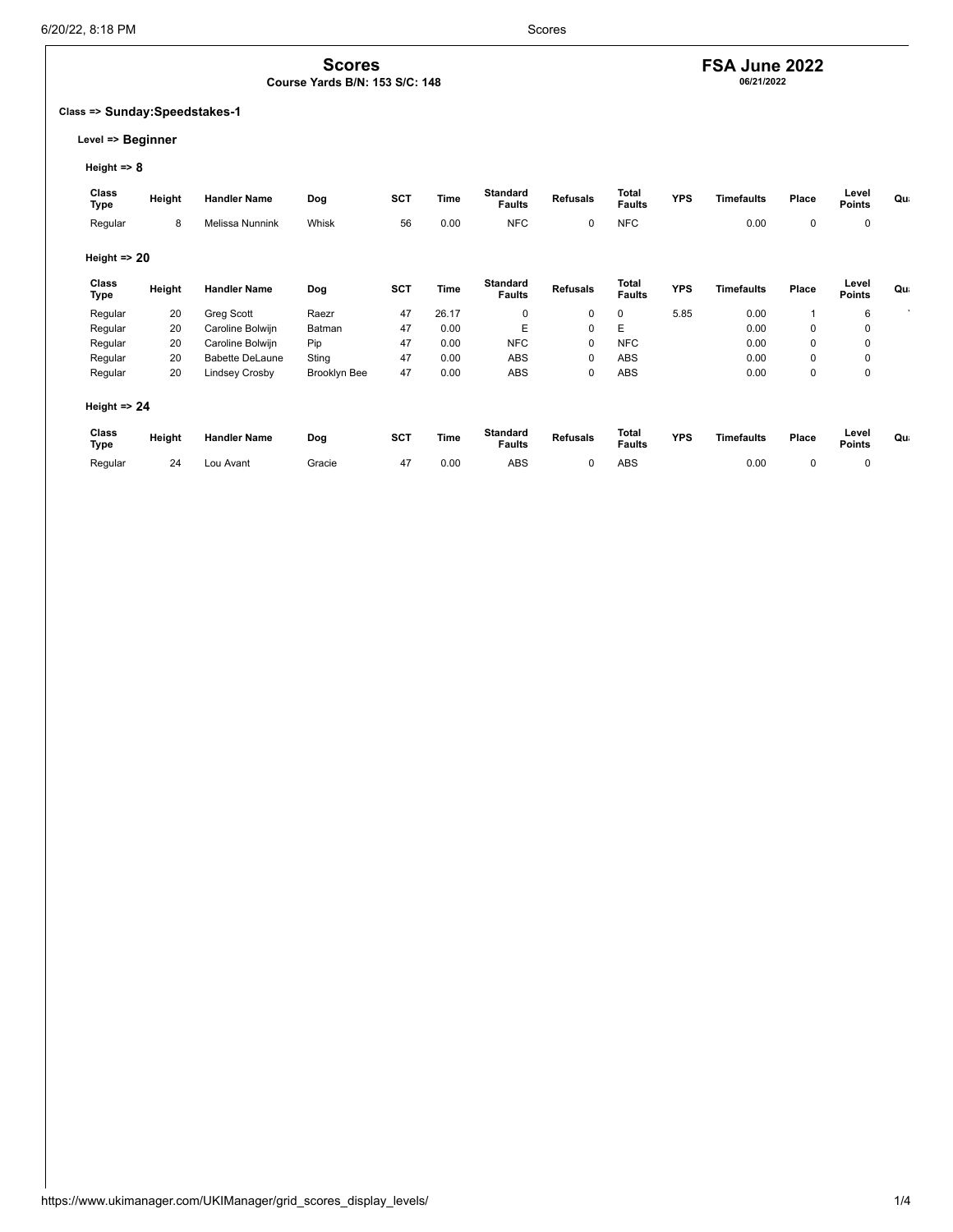### **Scores**

### **Course Yards B/N: 153 S/C: 148**

## **FSA June 2022 06/21/2022**

**Level => Novice**

```
Height => 12
```

| Class<br>Type | Height                  | <b>Handler Name</b> | Dog          | <b>SCT</b> | <b>Time</b> | Standard<br><b>Faults</b> | <b>Refusals</b> | <b>Total</b><br><b>Faults</b> | <b>YPS</b> | <b>Timefaults</b> | Place | Level<br><b>Points</b> | Qua |
|---------------|-------------------------|---------------------|--------------|------------|-------------|---------------------------|-----------------|-------------------------------|------------|-------------------|-------|------------------------|-----|
| Regular       | 12                      | Kim Neff            | <b>Bette</b> | 54         | 30.44       | 5                         | 0               | 5                             | 5.03       | 0.00              | 0     | 0                      |     |
| Regular       | 12                      | Dee Gamel           | Kanza        | 54         | 31.47       | 5                         | 5               | 10                            | 4.86       | 0.00              | 0     | $\mathbf 0$            |     |
| Class<br>Type | Height                  | <b>Handler Name</b> | Dog          | <b>SCT</b> | <b>Time</b> | Standard<br><b>Faults</b> | <b>Refusals</b> | <b>Total</b><br><b>Faults</b> | <b>YPS</b> | <b>Timefaults</b> | Place | Level<br><b>Points</b> | Qua |
| Select        | 12                      | Elaine Boris        | Dawson       | 57         | 0.00        | <b>ABS</b>                | 0               | <b>ABS</b>                    |            | 0.00              | 0     | $\mathbf 0$            |     |
| Select        | 12                      | Carol Hokanson      | Carmela      | 57         | 0.00        | ABS                       | 0               | ABS                           |            | 0.00              | 0     | $\mathbf 0$            |     |
|               | Height $\Rightarrow$ 16 |                     |              |            |             |                           |                 |                               |            |                   |       |                        |     |

| Class<br>Type | Height | <b>Handler Name</b> | Dog    | SC1             | Time        | <b>Standard</b><br><b>Faults</b> | <b>Refusals</b> | Total<br><b>Faults</b> | <b>YPS</b> | <b>Timefaults</b> | Place | Level<br><b>Points</b> | Qua |
|---------------|--------|---------------------|--------|-----------------|-------------|----------------------------------|-----------------|------------------------|------------|-------------------|-------|------------------------|-----|
| Regular       | 16     | Annette Alfonso     | Veggie | 54              | 30.05       | 10                               |                 | 10                     | 5.09       | 0.00              |       |                        |     |
| Regular       | 16     | Carol Hokanson      | Algut  | 54              | 0.00        | ABS                              | 0               | <b>ABS</b>             |            | 0.00              |       |                        |     |
|               |        |                     |        |                 |             |                                  |                 |                        |            |                   |       |                        |     |
| Class<br>Type | Height | <b>Handler Name</b> | Dog    | SC <sub>1</sub> | <b>Time</b> | <b>Standard</b><br><b>Faults</b> | <b>Refusals</b> | Total<br><b>Faults</b> | <b>YPS</b> | <b>Timefaults</b> | Place | Level<br><b>Points</b> | Qua |
| Select        | 16     | <b>Scott Vicarv</b> | Tease  | 50              | 24.91       | ι.                               | 0               |                        | 6.14       | 0.00              |       |                        |     |

| Height $\Rightarrow$ 20 |  |  |
|-------------------------|--|--|
|-------------------------|--|--|

| <b>Class</b><br>Type | Height                  | <b>Handler Name</b>   | Dog              | <b>SCT</b> | Time        | <b>Standard</b><br><b>Faults</b> | <b>Refusals</b> | Total<br><b>Faults</b>        | <b>YPS</b> | <b>Timefaults</b> | Place       | Level<br><b>Points</b> | Qua |
|----------------------|-------------------------|-----------------------|------------------|------------|-------------|----------------------------------|-----------------|-------------------------------|------------|-------------------|-------------|------------------------|-----|
| Regular              | 20                      | Paulina Wrzeszcz      | Beauvais         | 47         | 23.09       | 0                                | 5               | 5                             | 6.63       | 0.00              | 0           | 0                      |     |
| Regular              | 20                      | <b>Richard Eggie</b>  | Babe             | 47         | 29.85       | 5                                | 0               | 5                             | 5.13       | 0.00              | 0           | 0                      |     |
| Regular              | 20                      | Katelyn Scott         | Phoenix          | 47         | 31.94       | 0                                | 5               | 5                             | 4.79       | 0.00              | 0           | 0                      |     |
| Regular              | 20                      | Judy Chaet            | Vahni            | 47         | 29.96       | 15                               | 0               | 15                            | 5.11       | 0.00              | 0           | 0                      |     |
| Regular              | 20                      | Chris Tucci           | Serengeti Moremi | 47         | 0.00        | E                                | 0               | E                             |            | 0.00              | 0           | 0                      |     |
| Regular              | 20                      | Deb Young             | Dot              | 47         | 0.00        | ABS                              | 0               | <b>ABS</b>                    |            | 0.00              | 0           | 0                      |     |
| Regular              | 20                      | Annette Alfonso       | Taco             | 47         | 0.00        | ABS                              | 0               | <b>ABS</b>                    |            | 0.00              | 0           | 0                      |     |
| Regular              | 20                      | <b>Connie Dieball</b> | Jolene           | 47         | 0.00        | ABS                              | 0               | <b>ABS</b>                    |            | 0.00              | 0           | 0                      |     |
| Regular              | 20                      | Cathy Vicary          | Twizzle          | 47         | 0.00        | ABS                              | 0               | ABS                           |            | 0.00              | 0           | $\mathbf 0$            |     |
|                      | Height $\Rightarrow$ 22 |                       |                  |            |             |                                  |                 |                               |            |                   |             |                        |     |
| <b>Class</b><br>Type | Height                  | <b>Handler Name</b>   | Dog              | <b>SCT</b> | <b>Time</b> | <b>Standard</b><br><b>Faults</b> | <b>Refusals</b> | <b>Total</b><br><b>Faults</b> | <b>YPS</b> | <b>Timefaults</b> | Place       | Level<br><b>Points</b> | Qua |
| Regular              | 22                      | Sheyla Gutierrez      | Sci-Fi           | 47         | 0.00        | E                                | 0               | Е                             |            | 0.00              | $\mathbf 0$ | $\mathbf 0$            |     |
| Regular              | 22                      | <b>Kris Seiter</b>    | Lhotse           | 47         | 0.00        | E                                | 0               | E                             |            | 0.00              | $\mathbf 0$ | $\mathbf 0$            |     |
|                      | Height $\Rightarrow$ 24 |                       |                  |            |             |                                  |                 |                               |            |                   |             |                        |     |
| Class<br>Type        | Height                  | <b>Handler Name</b>   | Dog              | <b>SCT</b> | <b>Time</b> | <b>Standard</b><br><b>Faults</b> | <b>Refusals</b> | <b>Total</b><br><b>Faults</b> | <b>YPS</b> | <b>Timefaults</b> | Place       | Level<br><b>Points</b> | Qua |
| Regular              | 24                      | Krzysztof Kulewski    | Antoine          | 47         | 36.83       | 0                                | 5               | 5                             | 4.15       | 0.00              | 0           | 0                      |     |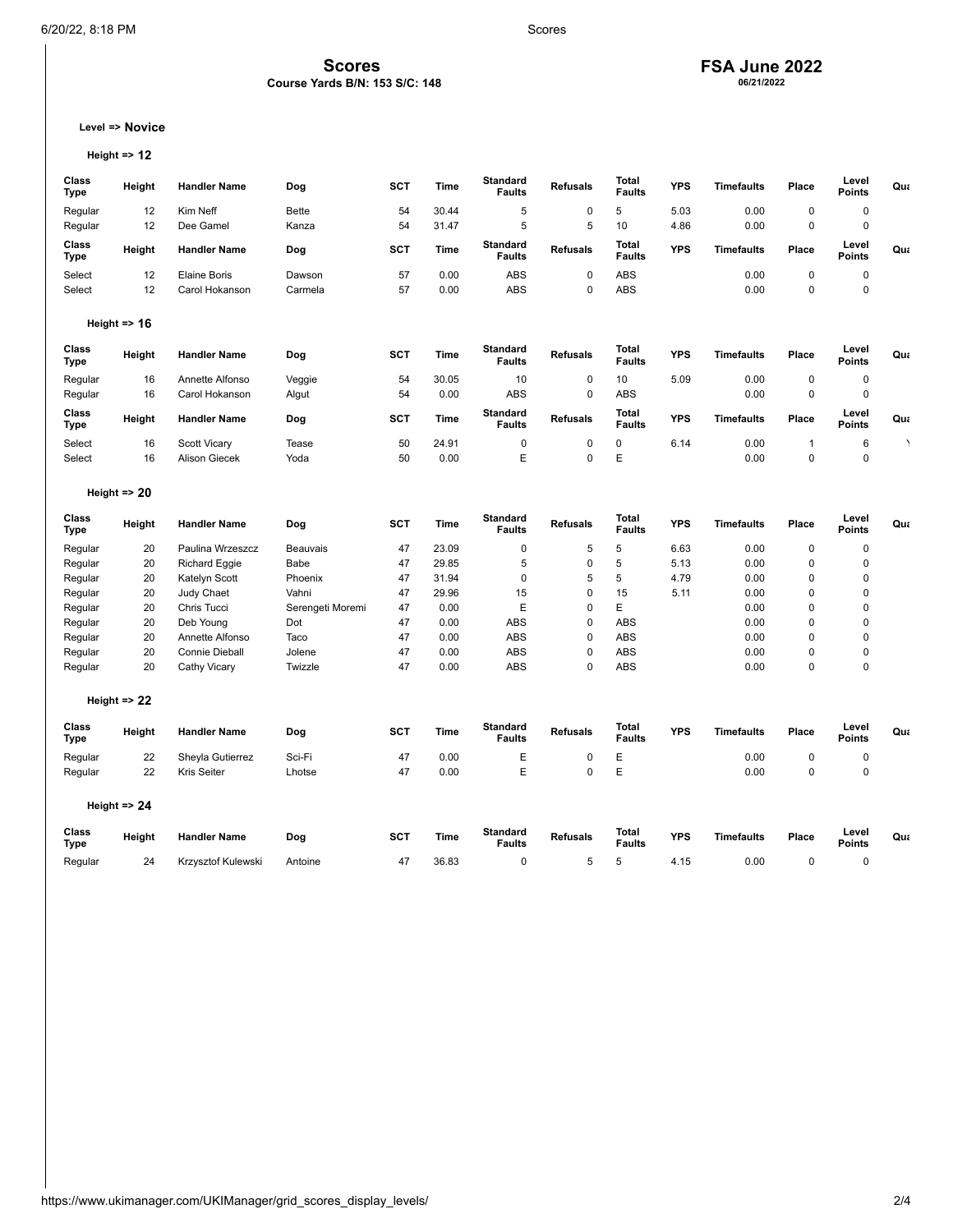### **Scores**

### **Course Yards B/N: 153 S/C: 148**

# **FSA June 2022 06/21/2022**

**Level => Senior**

**Height => 8**

| Class<br><b>Type</b>    | Height   | <b>Handler Name</b>                  | Dog           | <b>SCT</b> | <b>Time</b>   | <b>Standard</b><br><b>Faults</b> | <b>Refusals</b> | Total<br><b>Faults</b>        | <b>YPS</b> | <b>Timefaults</b> | Place                     | Level<br>Points        | Qua                    |
|-------------------------|----------|--------------------------------------|---------------|------------|---------------|----------------------------------|-----------------|-------------------------------|------------|-------------------|---------------------------|------------------------|------------------------|
| Regular                 | 8        | Lynn Nagrani                         | Katy          | 47         | 0.00          | E                                | 0               | E                             |            | 0.00              | 0                         | 0                      |                        |
| Regular                 | 8        | Dee Gamel                            | Kraze         | 47         | 0.00          | ABS                              | $\mathbf 0$     | ABS                           |            | 0.00              | $\mathbf 0$               | 0                      |                        |
| Height $\Rightarrow$ 12 |          |                                      |               |            |               |                                  |                 |                               |            |                   |                           |                        |                        |
| Class                   |          |                                      |               |            |               | <b>Standard</b>                  |                 | Total                         |            |                   |                           | Level                  |                        |
| <b>Type</b>             | Height   | <b>Handler Name</b>                  | Dog           | <b>SCT</b> | <b>Time</b>   | <b>Faults</b>                    | <b>Refusals</b> | <b>Faults</b>                 | <b>YPS</b> | Timefaults        | Place                     | <b>Points</b>          | Qua                    |
| Regular                 | 12       | <b>Beth White</b>                    | Vandy         | 47         | 28.43         | 0                                | 0               | 0                             | 5.21       | 0.00              | 1                         | $\,6\,$                | $\lambda$              |
| Class<br>Type           | Height   | <b>Handler Name</b>                  | Dog           | SCT        | <b>Time</b>   | <b>Standard</b><br><b>Faults</b> | <b>Refusals</b> | <b>Total</b><br><b>Faults</b> | <b>YPS</b> | <b>Timefaults</b> | Place                     | Level<br>Points        | Qua                    |
| Select                  | 12       | Pamela Reid                          | T Bone        | 50         | 38.77         | 0                                | 5               | 5                             | 3.82       | 0.00              | 0                         | 0                      |                        |
| Select                  | 12       | Meryl Sheard                         | Demi          | 50         | 0.00          | ABS                              | $\mathbf 0$     | ABS                           |            | 0.00              | $\pmb{0}$                 | $\mathbf 0$            |                        |
| Height $\Rightarrow$ 16 |          |                                      |               |            |               |                                  |                 |                               |            |                   |                           |                        |                        |
| Class                   | Height   | <b>Handler Name</b>                  | Dog           | SCT        | <b>Time</b>   | <b>Standard</b><br><b>Faults</b> | <b>Refusals</b> | Total<br><b>Faults</b>        | <b>YPS</b> | Timefaults        | Place                     | Level<br><b>Points</b> | Qua                    |
| <b>Type</b>             |          |                                      |               |            |               |                                  |                 |                               |            |                   |                           |                        |                        |
| Regular                 | 16       | Pamela Reid                          | Grifter       | 47         | 25.89         | 0                                | 0               | 0                             | 5.72       | 0.00              | 1                         | 6                      | $\boldsymbol{\lambda}$ |
| Regular                 | 16       | Jerry Gardner                        | Koli          | 47         | 34.67         | 0<br>0                           | $\pmb{0}$       | 0<br>5                        | 4.27       | 0.00              | $\sqrt{2}$<br>$\mathbf 0$ | 5<br>0                 |                        |
| Regular                 | 16       | Sheyla Gutierrez                     | Rebel         | 47         | 32.22         |                                  | 5               |                               | 4.59       | 0.00              |                           |                        |                        |
| Class<br>Type           | Height   | <b>Handler Name</b>                  | Dog           | <b>SCT</b> | <b>Time</b>   | <b>Standard</b><br><b>Faults</b> | <b>Refusals</b> | <b>Total</b><br><b>Faults</b> | <b>YPS</b> | <b>Timefaults</b> | Place                     | Level<br>Points        | Qua                    |
| Select                  | 16       | Candace Atchison                     | Pressa        | 45         | 27.48         | 0                                | $\pmb{0}$       | 0                             | 5.39       | 0.00              | $\mathbf{1}$              | 6                      | ١                      |
| Select                  | 16       | Kurtis Kemper                        | Dorie         | 45         | 33.87         | 0                                | $\pmb{0}$       | 0                             | 4.37       | 0.00              | $\boldsymbol{2}$          | 5                      | $\lambda$              |
| Select                  | 16       | Katelyn Scott                        | Carbon        | 45         | 0.00          | <b>ABS</b>                       | 0               | <b>ABS</b>                    |            | 0.00              | $\mathbf 0$               | 0                      |                        |
| Select                  | 16       | <b>Elaine Boris</b>                  | Seelie        | 45         | 0.00          | ABS                              | $\mathbf 0$     | ABS                           |            | 0.00              | $\mathbf 0$               | $\mathsf 0$            |                        |
| Height $\Rightarrow$ 20 |          |                                      |               |            |               |                                  |                 |                               |            |                   |                           |                        |                        |
| Class                   | Height   | <b>Handler Name</b>                  | Dog           | SCT        | <b>Time</b>   | <b>Standard</b>                  | <b>Refusals</b> | Total                         | <b>YPS</b> | Timefaults        | Place                     | Level                  | Qua                    |
| <b>Type</b>             |          |                                      |               |            |               | <b>Faults</b>                    |                 | <b>Faults</b>                 |            |                   |                           | <b>Points</b>          |                        |
| Regular                 | 20       | Kris Seiter                          | Naavdanya     | 42         | 25.20         | 0                                | $\pmb{0}$       | 0                             | 5.87       | 0.00              | $\mathbf{1}$              | 6                      | ٠                      |
| Regular                 | 20       | Iva Perna                            | Pure          | 42         | 32.87         | 0                                | $\pmb{0}$       | 0                             | 4.50       | 0.00              | $\sqrt{2}$<br>$\mathbf 0$ | 5<br>$\overline{0}$    | $\boldsymbol{\lambda}$ |
| Regular                 | 20<br>20 | Marni Brown                          | Ember<br>Kolo | 42<br>42   | 32.38<br>0.00 | 0<br>E                           | 5<br>0          | 5<br>E                        | 4.57       | 0.00<br>0.00      | $\mathbf 0$               | 0                      |                        |
| Regular                 | 20       | Judy Kozma<br><b>Babette DeLaune</b> | Shazam        | 42         | 0.00          | ABS                              | $\mathbf 0$     | ABS                           |            | 0.00              | $\mathbf 0$               | $\overline{0}$         |                        |
| Regular<br>Regular      | 20       | <b>Carol Greer</b>                   | Kai           | 42         | 0.00          | <b>ABS</b>                       | 0               | <b>ABS</b>                    |            | 0.00              | $\mathbf 0$               | 0                      |                        |
|                         |          |                                      |               |            |               |                                  |                 |                               |            |                   |                           |                        |                        |
| Height $\Rightarrow$ 22 |          |                                      |               |            |               |                                  |                 |                               |            |                   |                           |                        |                        |
| Class<br><b>Type</b>    | Height   | <b>Handler Name</b>                  | Dog           | SCT        | <b>Time</b>   | <b>Standard</b><br><b>Faults</b> | <b>Refusals</b> | <b>Total</b><br><b>Faults</b> | <b>YPS</b> | <b>Timefaults</b> | Place                     | Level<br>Points        | Qua                    |
| Regular                 | 22       | Monika Wiercinski                    | Dash          | 42         | 31.32         | 0                                | 0               | 0                             | 4.73       | 0.00              | 1                         | 6                      | $\boldsymbol{\lambda}$ |
| Regular                 | 22       | Beth Bradshaw                        | Aine          | 42         | 0.00          | E                                | $\mathbf 0$     | E                             |            | 0.00              | $\mathbf 0$               | $\mathbf 0$            |                        |
| Height $\approx$ 24     |          |                                      |               |            |               |                                  |                 |                               |            |                   |                           |                        |                        |
| Class<br><b>Type</b>    | Height   | <b>Handler Name</b>                  | Dog           | <b>SCT</b> | <b>Time</b>   | <b>Standard</b><br><b>Faults</b> | <b>Refusals</b> | Total<br><b>Faults</b>        | <b>YPS</b> | <b>Timefaults</b> | Place                     | Level<br>Points        | Qua                    |
| Regular                 | 24       | Sheyla Gutierrez                     | Kyber         | 42         | 27.67         | 5                                | 0               | 5                             | 5.35       | 0.00              | 0                         | 0                      |                        |
| Regular                 | 24       | Laura Rose Cole                      | Lad           | 42         | 0.00          | <b>ABS</b>                       | 0               | ABS                           |            | 0.00              | $\mathbf 0$               | $\overline{0}$         |                        |